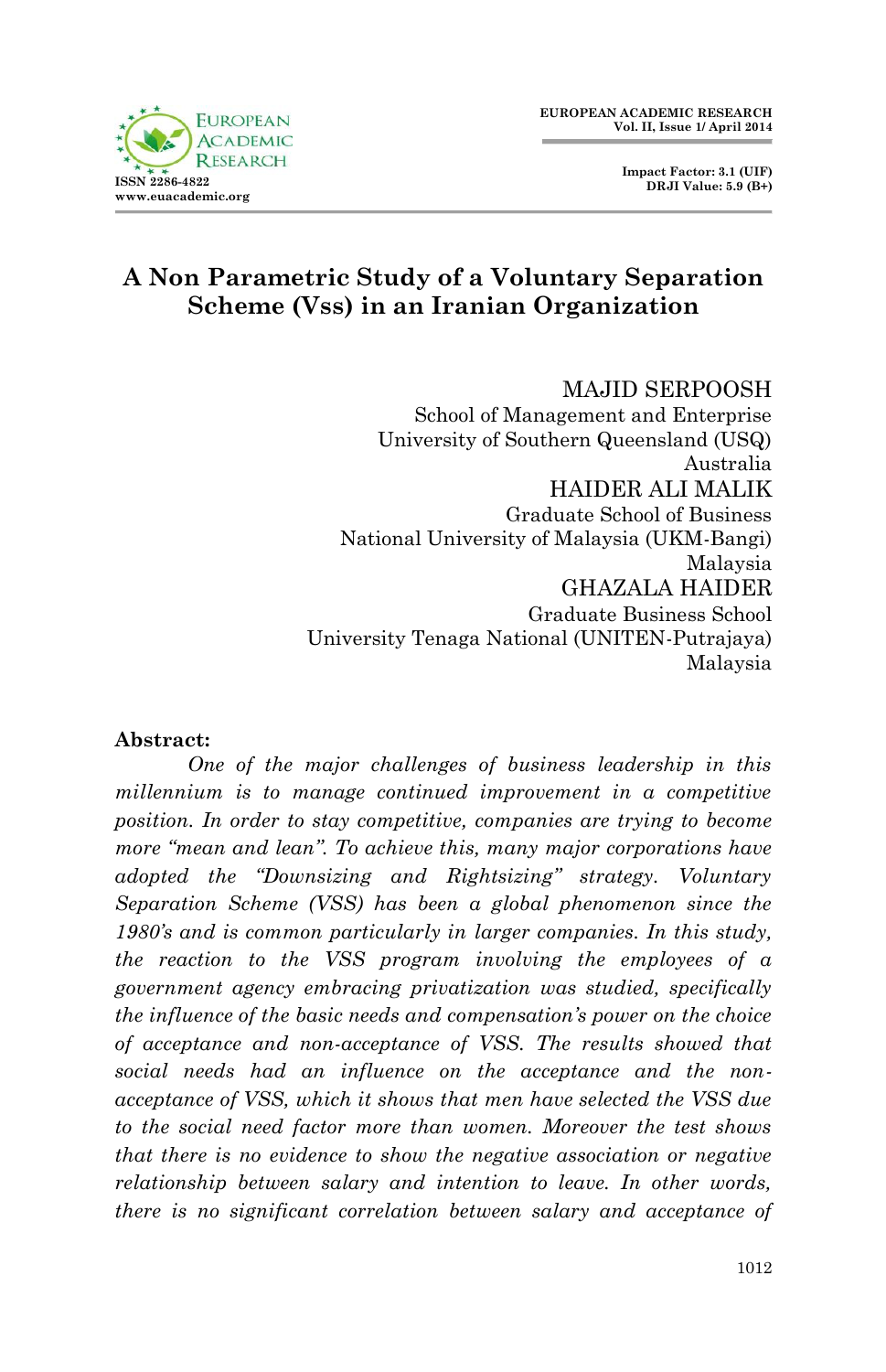*VSS and these two variables are significantly independent.*

**Key words**: Voluntary separation scheme, non parametric studies in management, downsizing, employee turnover, HRM, privatization, intentions to leave.

## **Introduction**

Continuous improvement has been a hot topic for companies for a long time. Companies try to implement different types of strategies in order to achieve sustainable competitive advantage and above average returns (Hitt et al. 2007). To achieve this goal, many organizations followed "downsizing and Rightsizing" strategies (Jantan and Krishnan 2006). These authors point out that Voluntary Separation Scheme, also referred as Voluntary Separation Schedule (VSS), has been commonly used since 1980's by several companies. In their studies, Jantan and Krishnan (2006) pursued two important purposes:

- 1. The influence of individuals' basic needs and referent power on the choice of acceptance and non-acceptance of VSS
- 2. To evaluate the success or failure of the VSS from the workers perspective in particular, whether their decision met their needs

Laid off, made redundant, retrenched, delivered, planned retrenchment, optional resignation packages and voluntary separation scheme (VSS) are all fancy words to take away the negative effect of an employee's most dreaded fear of hearing those three magic words ' You are fired'.

Workforce reductions can range from being forceful in nature (retrenchment) to milder approaches such as resignation incentives and job sharing. However, generally they are classified into three forms of workforce reduction by US government (State of Washington Employee guideline, 2007) and these are: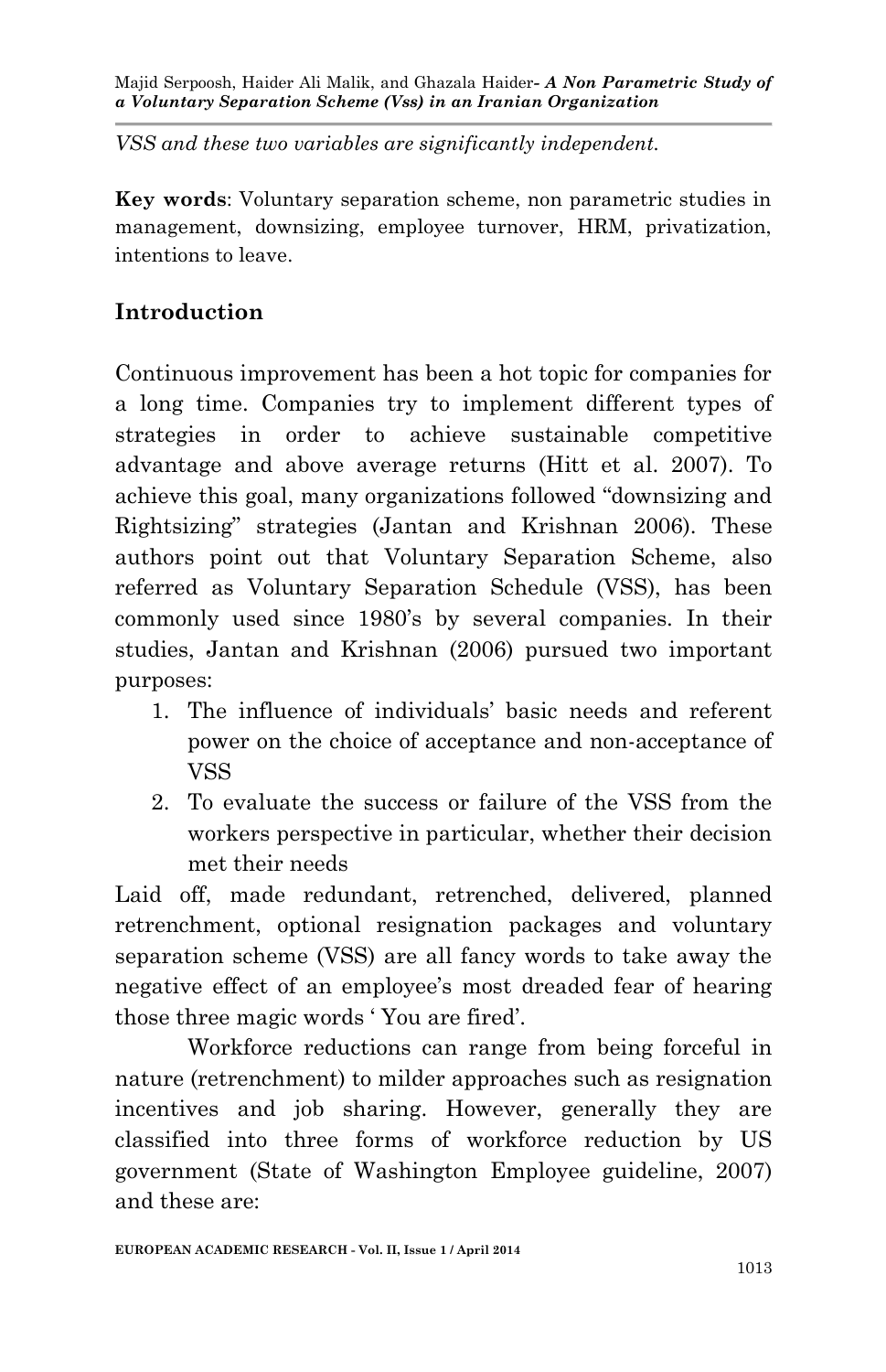- Voluntary Early Retirement (VER) in which employees nearing the age of retirement are offered incentives to retire,
- Involuntary Separation in which positions are eliminated, forcing employees to depart at the company's discretion,
- Voluntary separation scheme (VSS) in which employees of any age or level can be offered incentives to leave.

A report from the State of Washington Employee guideline-USA (2007, 1-8), defines VSS as "…a program which gives agencies the option to offer financial incentives to employees to voluntarily separate from state service, either through retirement or resignation." It adds: "as an alternative to separation, agencies also may offer employees financial incentives to voluntarily downshift".

There is very little literature on the subject of VSS. At present, the existing literature on VSS is limited and appears largely anecdotal. Bashar (2001) referred to VSS as a newly coined term for a Golden handshake, or an Early Retirement Incentive. It appears that an employee separation, be it Voluntary Separation Incentive (VSI), Voluntary Retirement Scheme (VRS), Golden Handshake or VSS, refers to a form of Incentive Early Retirement Program. Cross and Travaglione (2004) postulated that there are five important variables that contribute to the decision for acceptance of VSS/ VRS offers; these variables are:

- Employee commitment
- Perceived organizational support
- Job satisfaction
- **Turnover Intention**
- Absenteeism

Lee and Schmidt (2008) defined five variables and then, found the relationship between these variables and retirement intention and turnover intention. These five variables are as follows: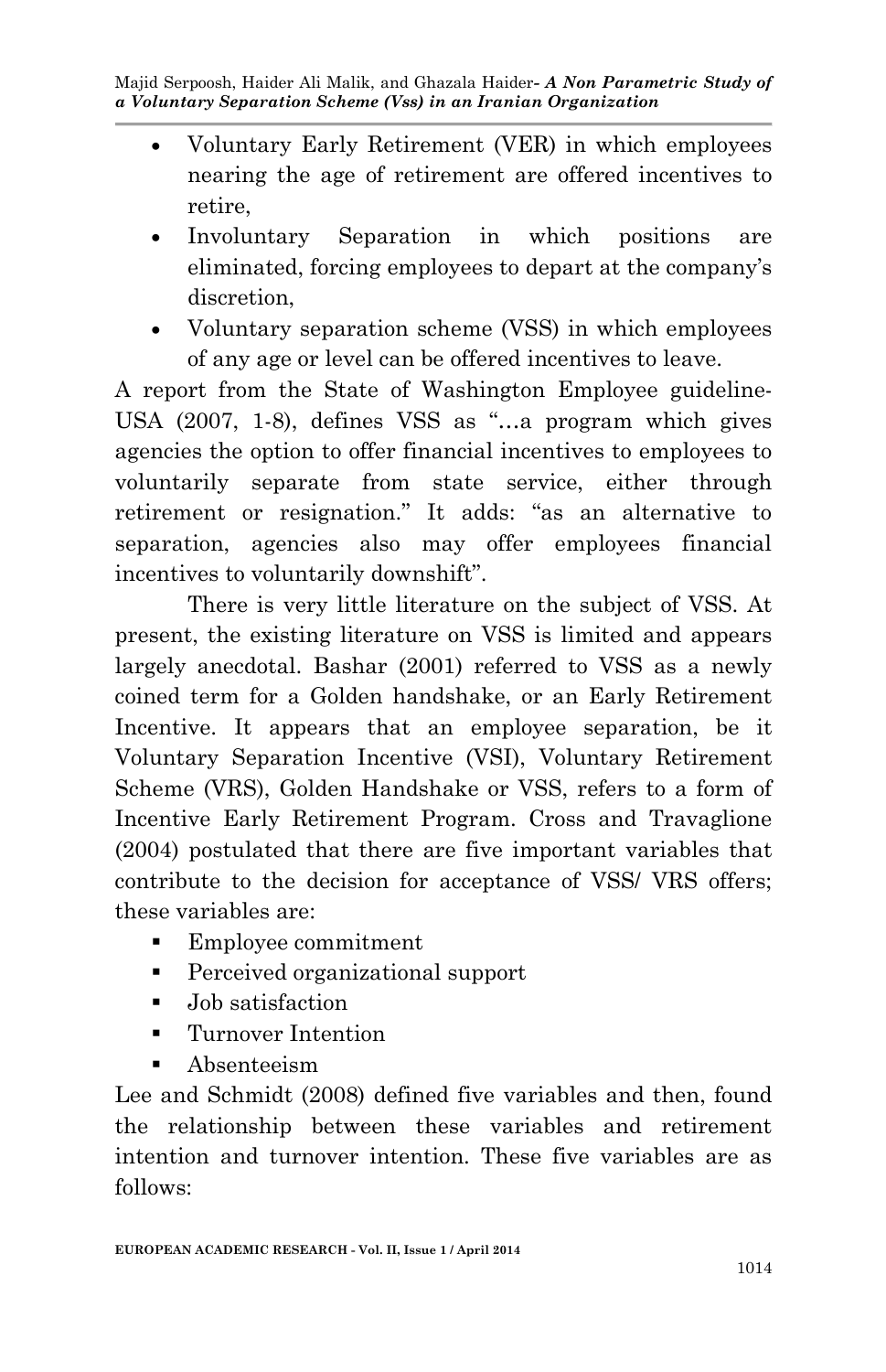- Work centrality: The extent to which, work is central to the employee's life
- Commitment to leisure activities
- Effective organizational commitment
- Occupational commitment
- Job involvement

In summary, they concluded that the first two factors (work centrality and commitment to leisure activities) predict turnover intentions but they don't predict retirement intention. Another interesting research By Appelbaum et al. (2003) shows other determinant factors that affect the acceptance of early retirement offers by employees. Referring to the research done by (Paul and Townsend (1992), Kim and Feldman (1998), and Feldman (1994) cited by Appelbaum et al. 2003) Appelbaum et al, (2003) suggest the following factors:

- The years of continuous service in one organization. (+)
- Individuals married to working spouses  $(+)$
- Individuals in poor health  $(+)$
- Individuals' self-identity tied to the organization (-)
- Individuals having plans ahead of time for their eventual retirement (+)
- Individuals wages and future pension benefits  $(+)$
- Individuals' uncertainty regarding macro-economic trends (-)
- $\bullet$  Age  $(+)$
- Individuals with high possibility of fining new jobs  $(+)$
- Employees with minor children  $\left(\cdot\right)$
- Hard-driven, aggressive and impatient individuals (-)

# **Objective of This Study**

The main objective of the paper is to look at the Social needs and salary that influenced the acceptance or rejection of VSS (Voluntary Separation Scheme) in this particular organization (Kayla) in Iran which has recently completed the exercise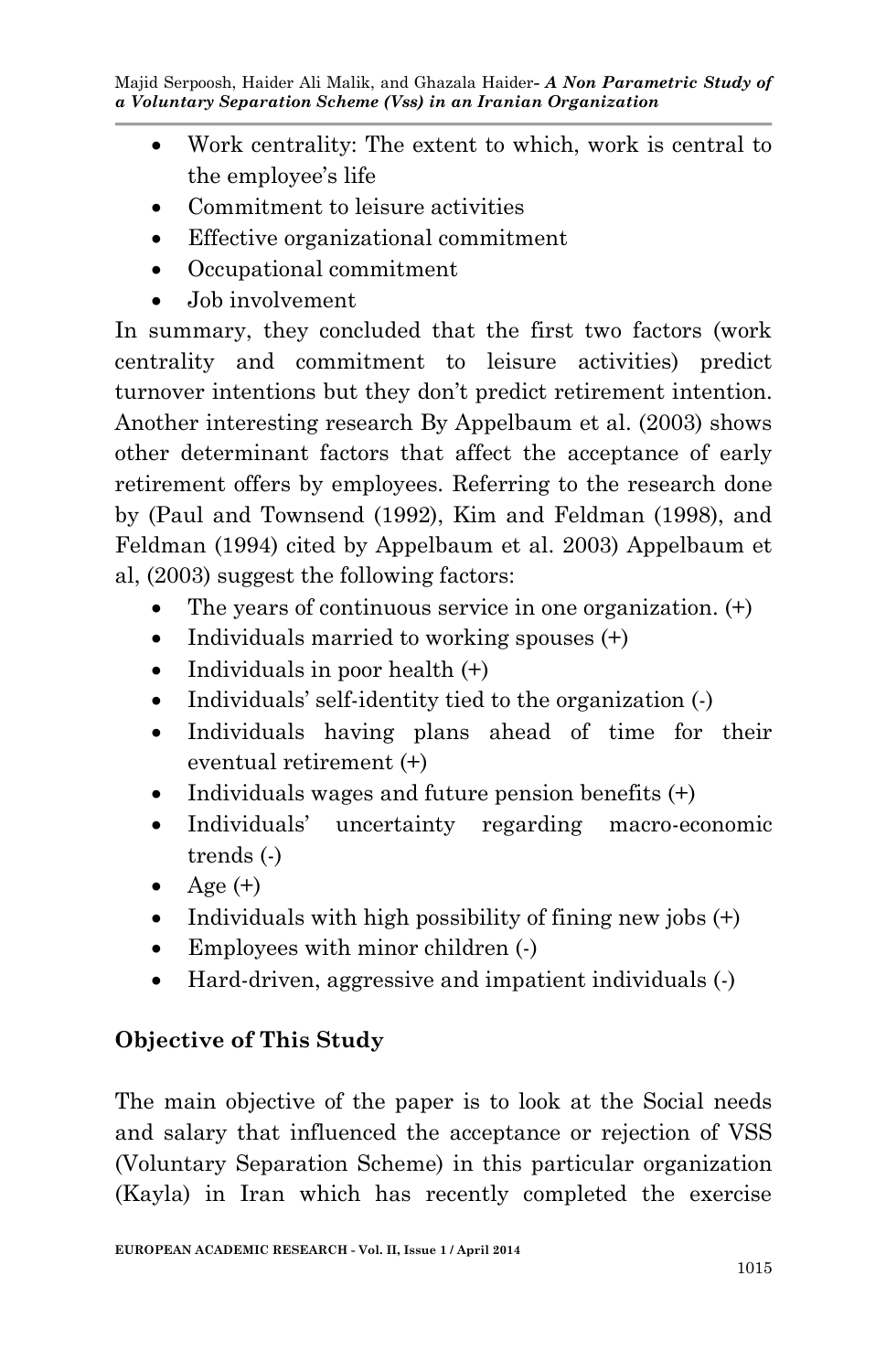(Voluntary Separation Scheme).

## *Background of the Organization*

Iran economy, which has been one of the developing countries in Middle East, has seen some dramatic downturn in 1998, which in turn led to the collapse of the Iranian economy due to the impact of the East Asian Financial Crisis. Retrenchment then was the order of the day by a number of companies. The Iranian government changed its policies on retrenchment because of this economic crisis.

The organization used in this study was a company fully owned by the Ministry of Finance in Iran which is called "KAYLA". It is the first public sector run, integrated aluminum producer in the country with the history of more than 35 years of public sector management. In 1994, the management of the company then realized that the bottom line profit was very important. As a corporative company, it had to maintain its profitability since government funds would be curtailed.

Therefore, in meeting the challenges of the future, initiatives had to be taken to meet new standards, with customer focus being the priority. The management also realized that as a commercial entity, the company would face stiff competition in the market place. One issue that needed to be scrutinized is the excess staffing, i.e., the labor cost which consumed a large percentage of the operating expenditure. However, as a corporative entity, the company had to justify to the shareholder, the Ministry of Finance if there was a need to trim its staff strength. To do this, the management appointed a team of external consultants in 2005 to carry out the Business Process Re-Engineering Study (BPR). The main focus of the proposed review was the systematic analysis of the business processes of each SBU/CSU. The intention was not to conduct a highly sophisticated analysis to introduce the best practices, but to implement and apply the data that was available in a practical application towards some fairly tough decision-making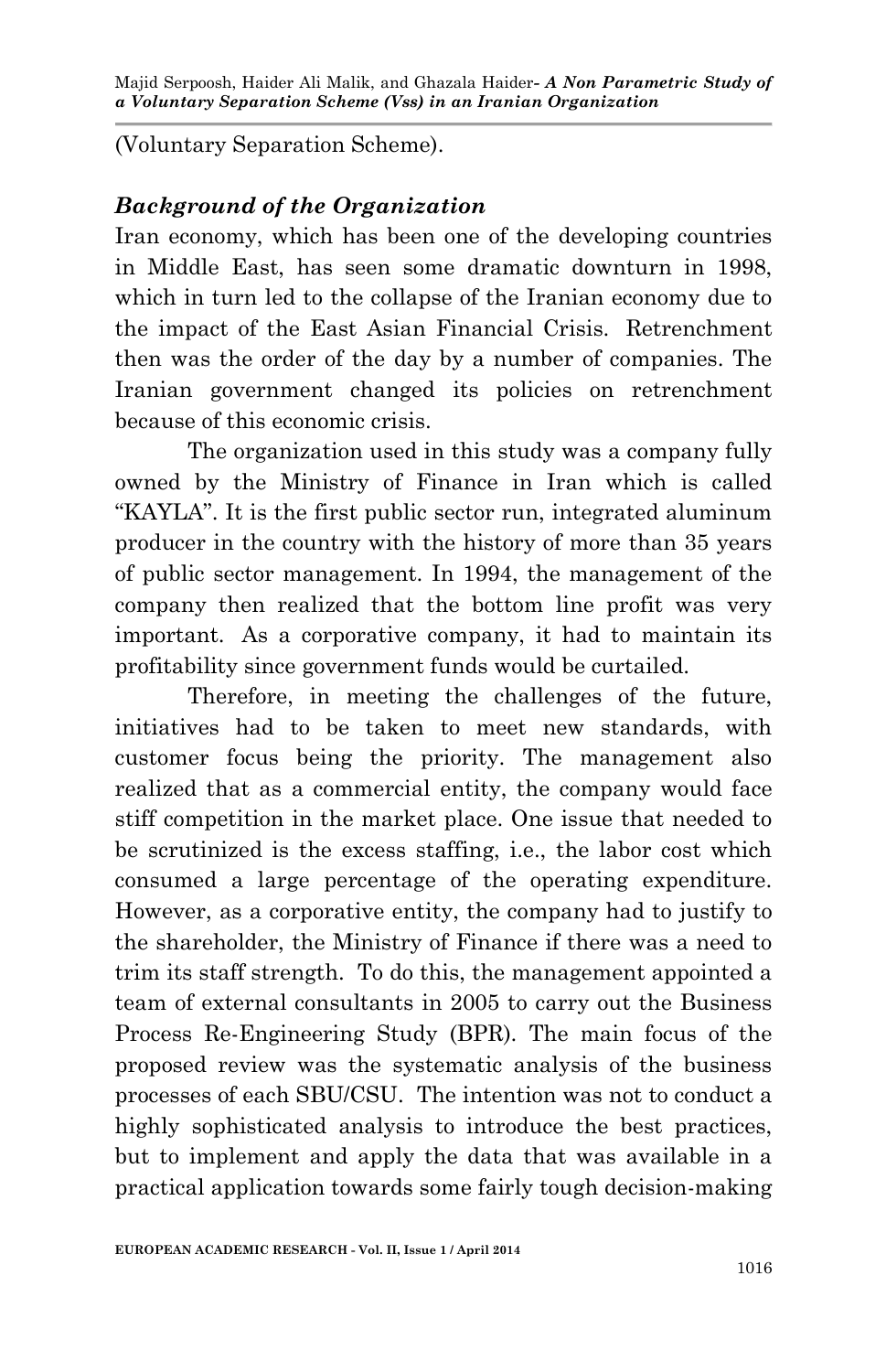that needed co-ordination objectively across the company. The challenge was in the complexity of the work, as what was needed was to retain objectivity and determination to proceed until the reductions were achieved. The review of the business processes identified surplus jobs as one critical factor towards staying competitive. Therefore a mechanism, that released staff from employment and also supported the process review, was selected. Owing to restrictions imposed in the Corporatisation Agreement, the Voluntary Separation Scheme (VSS) was recommended as the preferred mode for this staff reduction exercise.

## **Literature Review & Hypothesis**

## *Factors Affecting Acceptance or Rejection of Early Retirement Scheme*

As we discussed in literature review earlier, a wide array of factors has been identified as predictors of early retirement decision. The first set contains the demographic status, health and income, which, are the traditional factors such as age, gender, health, employment tenure, income and benefits represents the first set of factors. The second set of factors includes expectation of future incentives, opportunities for part time work, current work productivity, status of the family and spouse employment (Feldman 1994 cited by Appelbaum et al. 2003).

With the introduction of incentives, early retirement programs like the VSS, there has been a fundamental shift in the early retirees' conceptualization of their personal needs, family, organizational and environmental factors that makes early retirement decisions much more complex. Feldman, 1994 cited by Appelbaum et al. 2003) proposed three significant elements that researchers should address, these are: (a) physiological well-being, (b) psychological well-being and (c) financial well-being. These are essentially the human needs as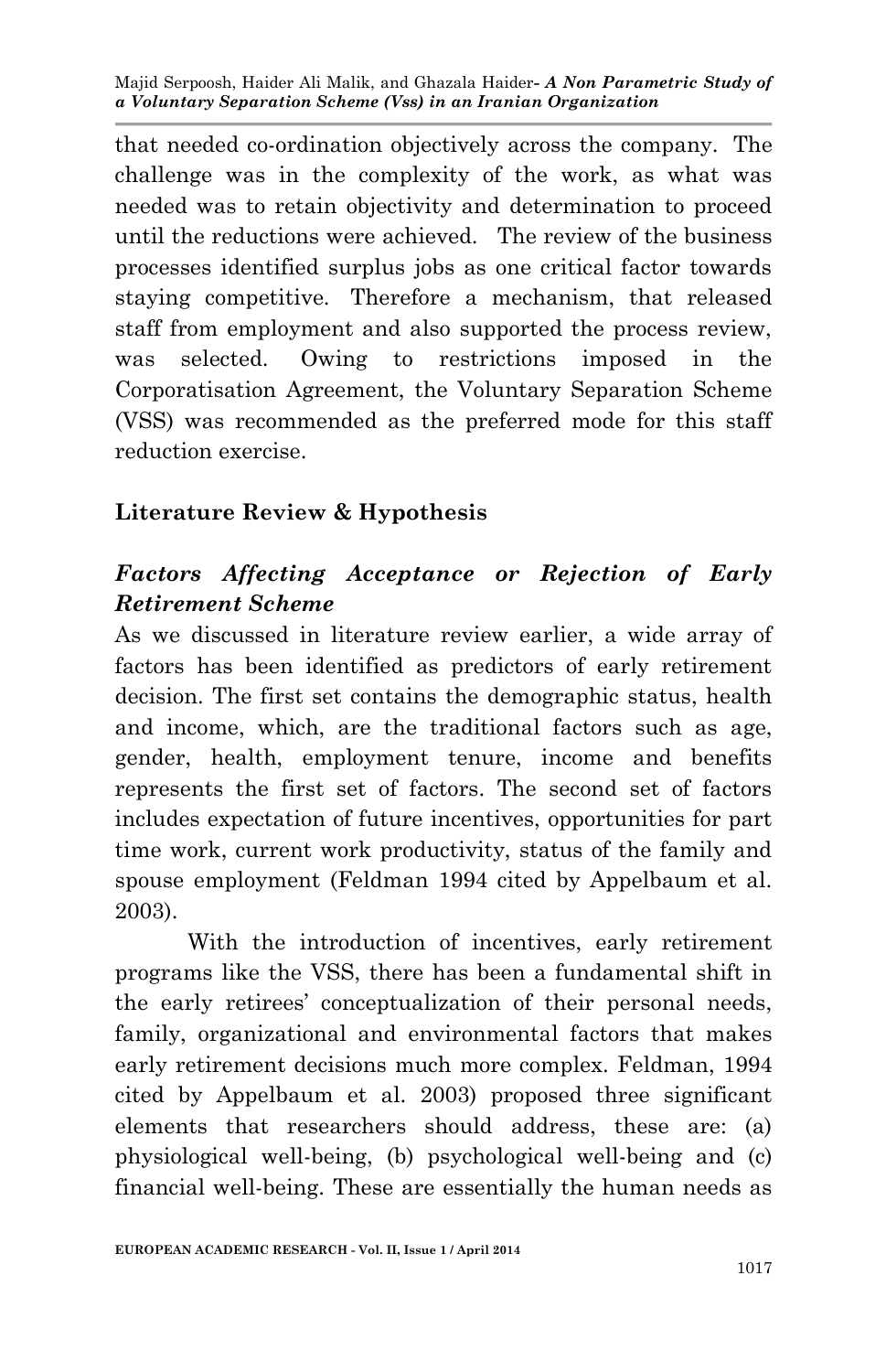propounded by Maslow. Thus, this research seeks to identify the influences of the five basic needs; namely Health needs (physiological), Social, Self-esteem and Self-actualization needs (psychological) and Security needs (financial) on the acceptance or rejection of the VSS. A focus group interview was conducted to gather some background information from some of the employees who had taken the VSS and also from some who did not accept the VSS prior to the development of the research model and the questionnaire. The interviews helped to narrow the focus of the research to the use of Maslow's Hierarchy of Needs as the basis of the study and thus we embarked on this research with that as the guide.

With the Maslow's Hiearecy of beeds model in mind, the following section will discuss just the social needs and the compensation power in selecting the VSS program, therefore the related hypothesis will be as follows:

#### *Social Needs*

This included the need for leisure activities (Paul & Townsend, 1992 cited by appelbaum, et, al 2003). The need to have more time with the family and involvement in community activities also seems to influence the acceptance of early retirement. So in this particular case study the first hypothesis is formulated as:

 *Hypothesis One: There is no significant difference between male and female to select the social needs as a reason to accept Voluntary separation scheme.*

### *Salary affect*

Some researchers have found out that older workers with low salary and lower occupational status were less likely to retire early than workers with high salary. The second hypothesis is that:

 *Hypothesis Two: The employee's salary will be negatively related to the decision to accept Voluntary separation program*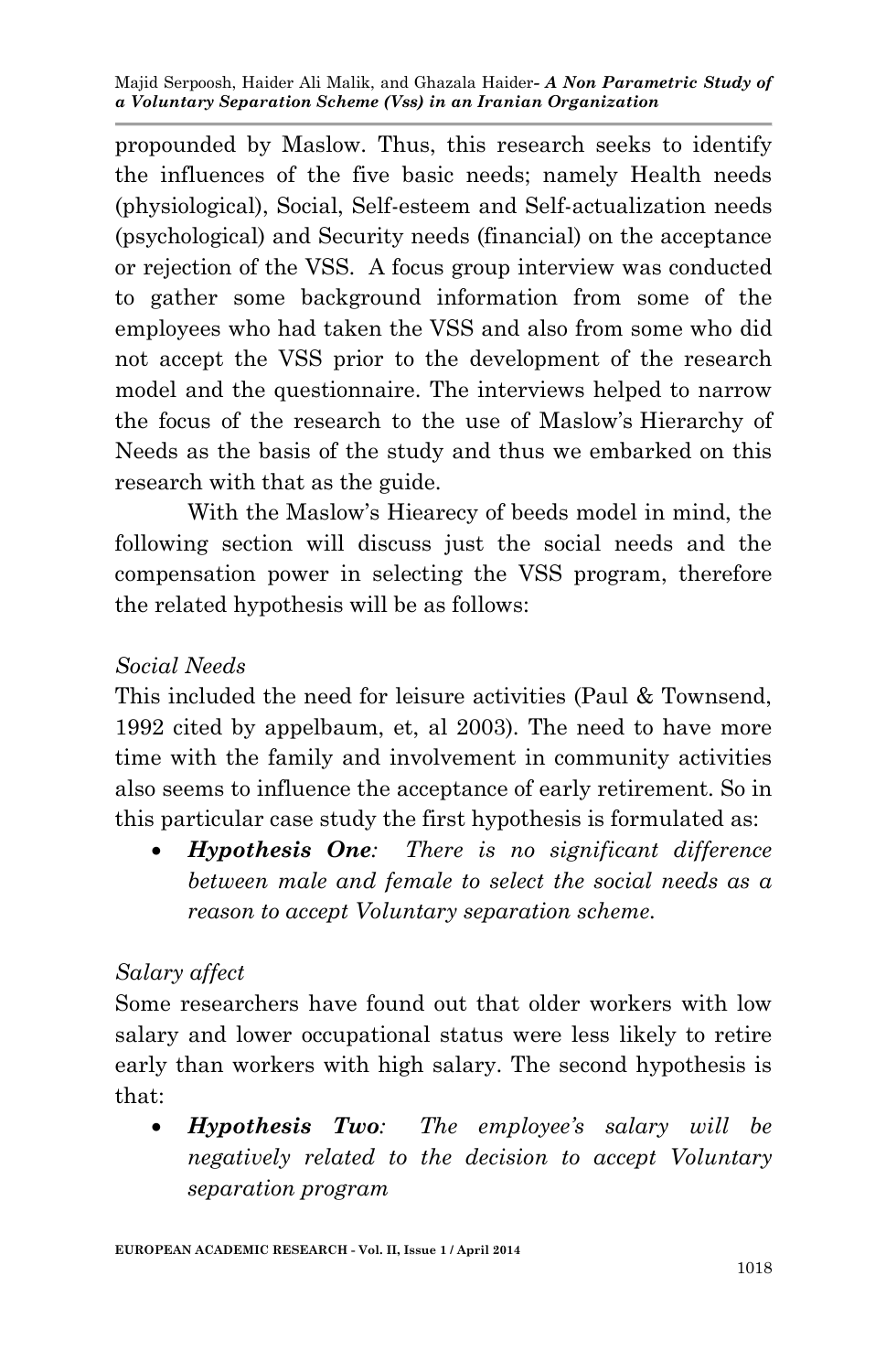### *Sample selection method*

In this study, numbers of male and female samples have been randomly selected. To investigate that the occurrence of selected male and female samples were randomly selected, the third hypothesis is formulated as:

 *Hypothesis Three: The samples of population were randomly selected* 

# **Research Methodology**

## *Population, Sample and Sampling Method*

The population in this study comprised of 20 individual workers, who have accepted the VSS. A total of 16 questionnaires were distributed by email to the employees of Kayla Who have accepted the VSS and currently are not working in Kayla anymore. Standardized questionnaires were used to collect all the required information for this study. The main objectives of the questionnaires were to identify the gender, the influence of social needs on their acceptance of VSS and the amount of salary which they had in Kayla. Respondent were given about 10 days to respond and complete the questionnaires. After 10 days from the date of the distribution of questionnaires by email, only 11 complete responses were received representing of response rate of 68.75%. In summary the background of these respondents is as follow:

- 6 males and 5 females
- Average age is 34 years old.
- Profile of the respondents is given in Table 1.

## *Measurement*

## *Dependent and independent variables*

The scale items used in the questionnaire were developed from the literature review and other relevant instruments. The dependent variable in this study was the respondent's choice of behavior, which was acceptance of VSS. The independent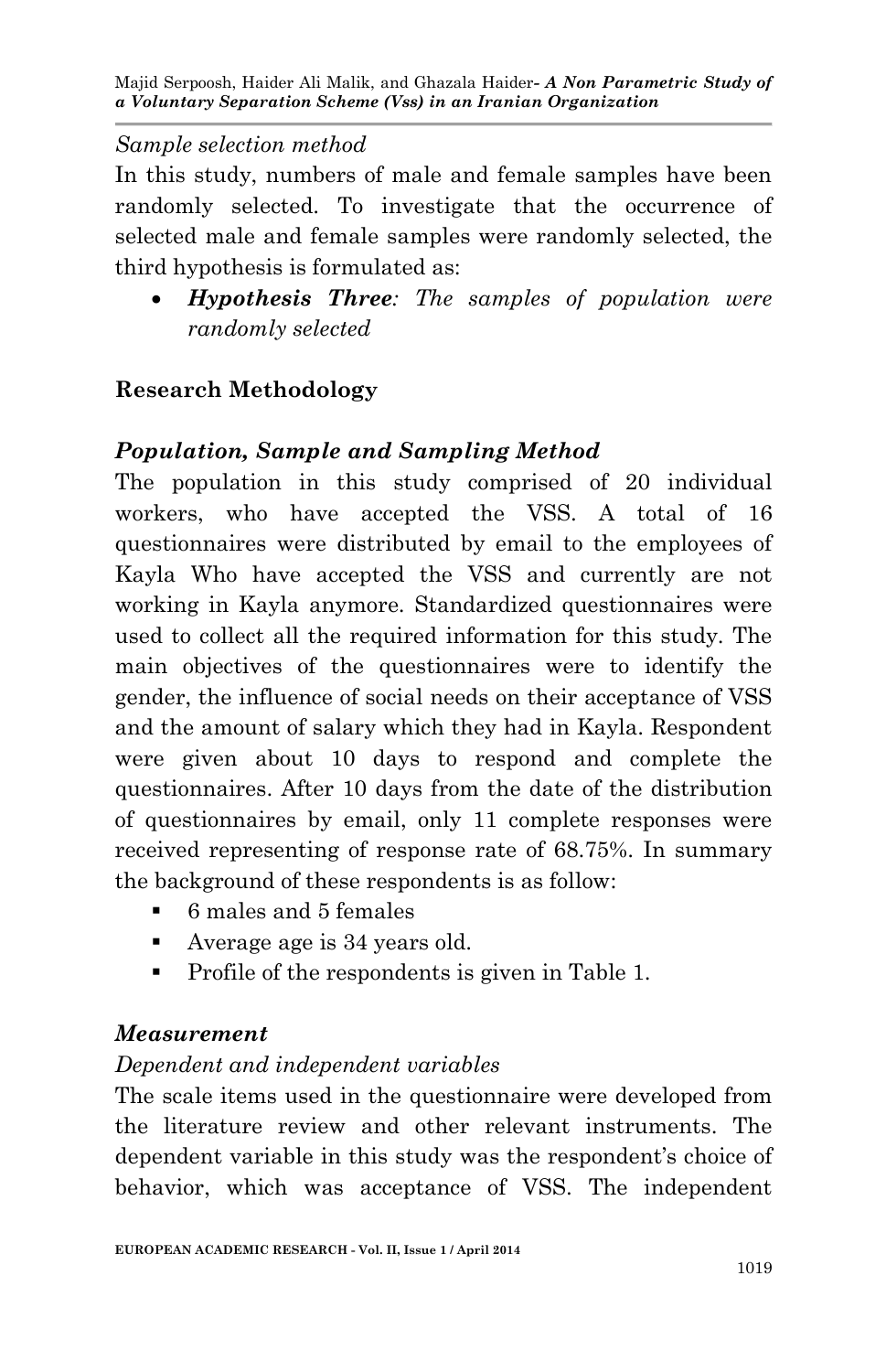variables consist of two main components: first were social needs and the second one was salary.

## *Data collection*

To measure the social needs, the employees were asked to give 5-point scale to extent to which they agree or not on the factors which were asked on the questionnaire. (1= no influence on my decision to select VSS … 5= the strongest influence to take the decision of selecting VSS)

Regarding the relationship of salary and their intention to select VSS, they were indirectly asked to mention their salary for our further analysis. Moreover, they were asked to give their intention to leave the organization which means the possibility of acceptance the VSS program at the time they were working on this company. For example if employee 1 rated 90% favorable intention to leave the company which is equal to 90% he is interested to take the VSS program and leave the company. The complete profile of their salary and other variables are shown in Appendix 2.

# *Method of Analysis and Hypothesis testing:*

Since the sample size is relatively small (11 employees), the nonparametric statistic will be used to test to two hypothesis developed earlier. The tests given in table 1 below and all the relevant statistics required were adopted form Hollander and Wolfe (1999) for each of the hypotheses:

| <b>Hypotheses</b> | Non-parametric tests used:                                            |
|-------------------|-----------------------------------------------------------------------|
| Hypothesis 1      | Wilcoxon Rank Sum Test                                                |
| Hypothesis 2      | Kendall<br>$\blacksquare$<br>Spearman<br>٠<br>Theil<br>$\blacksquare$ |
| Hypothesis 3      | Runs Test                                                             |

|  | Table 1- Hypotheses and relevant tests |  |  |  |
|--|----------------------------------------|--|--|--|
|--|----------------------------------------|--|--|--|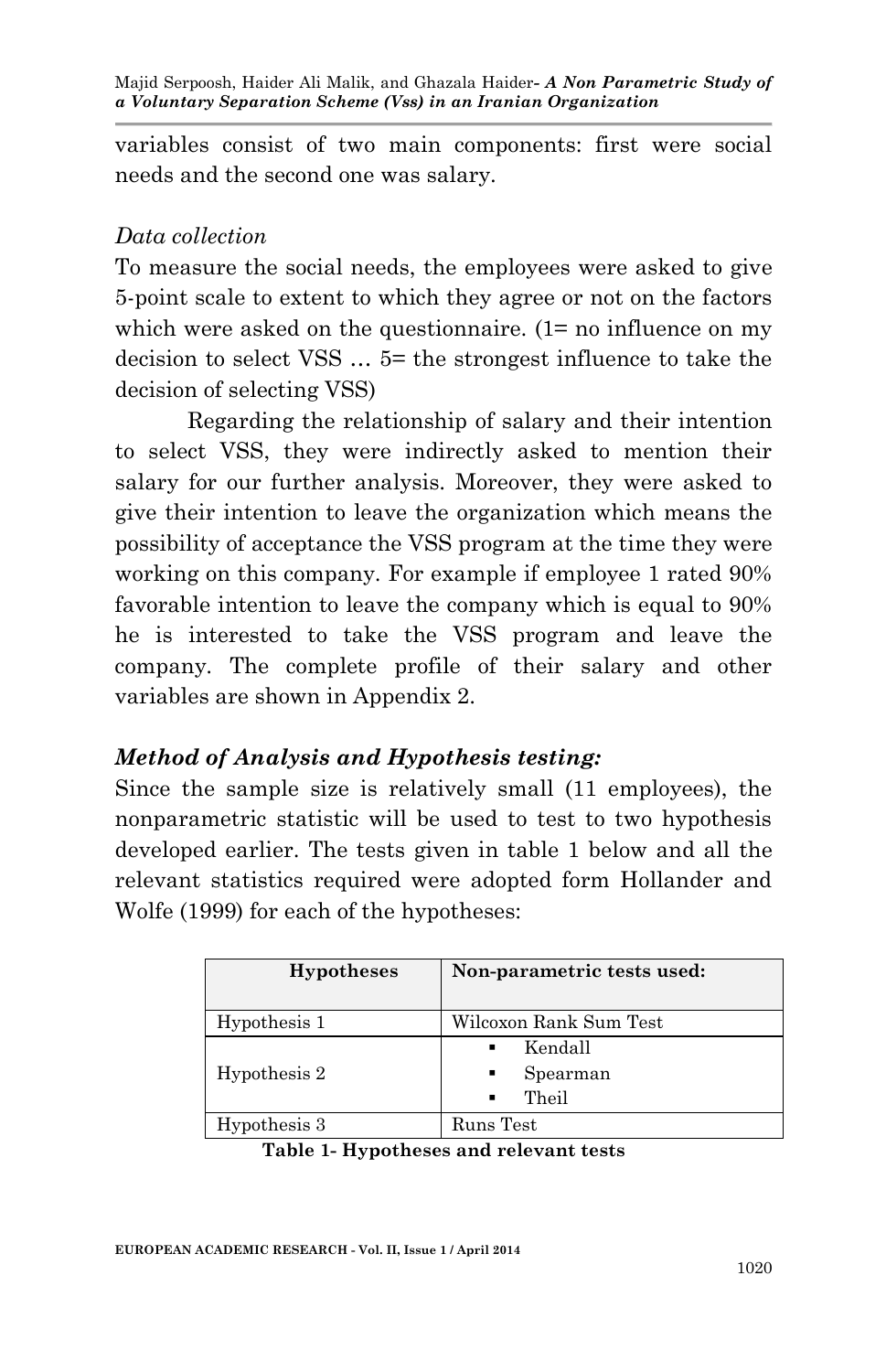## *Empirical results*

### *Wilcoxon Rank Sum Test*

*Hypothesis one: There is no significant difference between male and female to select the social needs as a reason to accept Voluntary separation scheme.*

This hypothesis shows that the social needs are an influential factor and effective variable for both male and female to select VSS. In this hypothesis we wish to investigate that whether the gender have treatment effect on selecting VSS or not.

*Hypothesis*

H0: *There is no significant difference between male and female to select the social needs as a reason to accept Voluntary separation scheme. (H0: ∆=0)*

H1: There is more intention to take the VSS opportunity among men rather women. *(H1: ∆>0)*

*Rejection rule*

Reject H0 if  $W \geq Wa$  (From table A-6, m = 6, n = 5, a =  $.041 \rightarrow Wa = 40$ 

*Assumptions*

Let  $m$ = the number of male employees and  $f$ = the number of female employees

 $N = n + m = 6 + 5 = 11$ 

*Procedure*

To compute the Wilcoxon two sample rank sum statistic W, we should order the combined samples of N=m+n X-values and Yvalues from least to greatest. In table 2 the date has been ordered and ranked then the w is calculated as follow:

| Male<br>$m=6$ | Rank | Female<br>$n=5$ | Rank |
|---------------|------|-----------------|------|
| 1.83          |      | 2.87            | 5    |
| 2.95          | -    | 2.91            | 6    |
| 2.59          | 3    | 2.67            | 4    |
| 3.46          | 8    | 4.8             | 11   |
| 3.82          | 9    | 2.02            | 2    |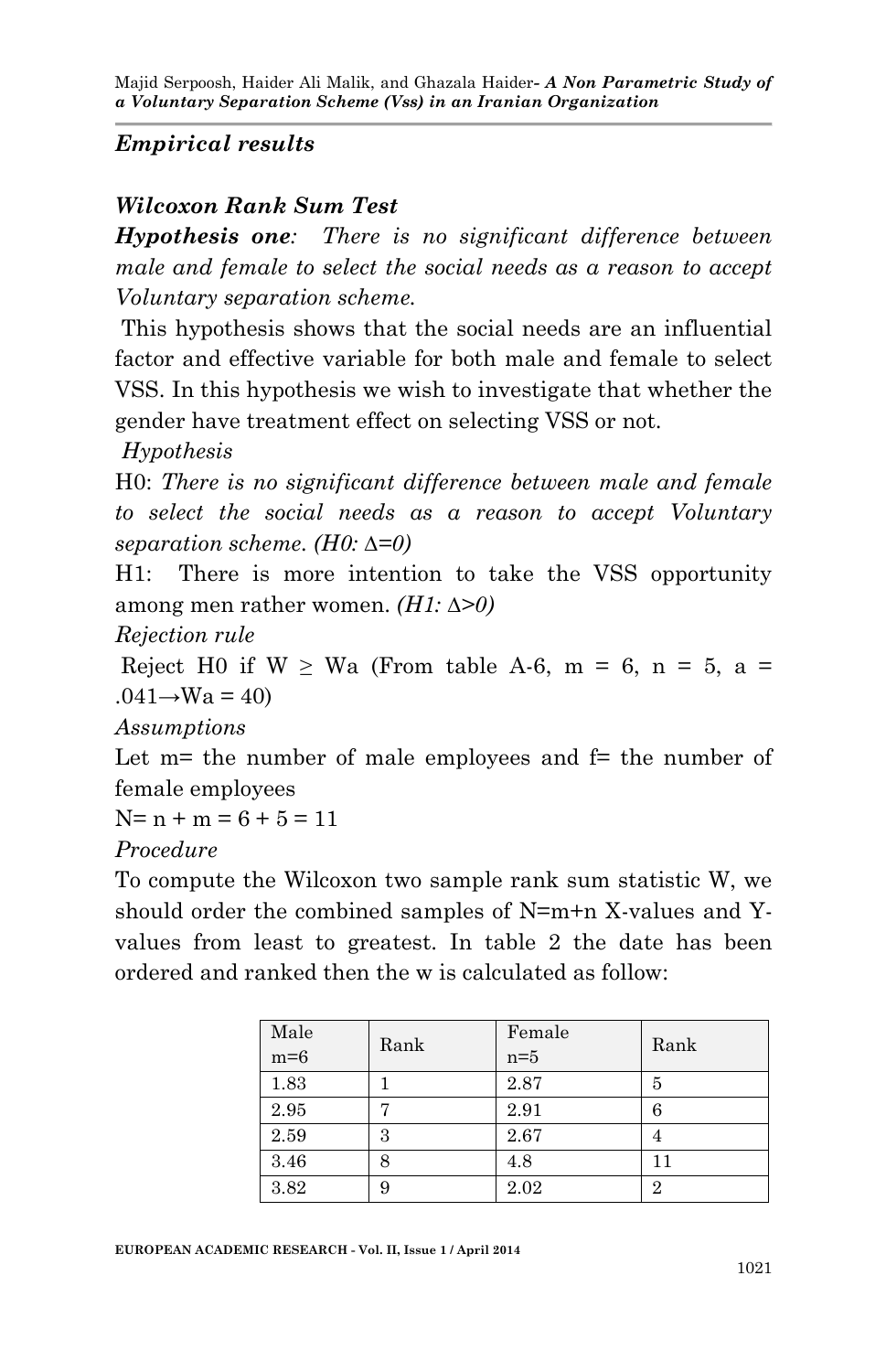Majid Serpoosh, Haider Ali Malik, and Ghazala Haider*- A Non Parametric Study of a Voluntary Separation Scheme (Vss) in an Iranian Organization* 

| $W1 = 38$ |         | $W2 = 28$ |  |
|-----------|---------|-----------|--|
|           | ------- |           |  |

**Table 2 Data used**

Critical Value of W:  $W=\sum Si=5+6+4+11+2=28$ We have set a = 0.041, m=6, n=5  $\rightarrow$  Wa= 40 Rejection rule: Reject null hypothesis if  $W \geq Wa$ 

*Conclusion*

Since  $W = 28 > 20$ , then we reject the null hypothesis which means there is significant *difference between male and female to select the social needs as a reason to accept Voluntary separation scheme. In other words, the intention to take the VSS program is more among men rather than women.*

*Hypothesis Two*: The employee's salary will be negatively related to the decision to accept Voluntary separation program. For testing the second Hypothesis we are using three different methods to see whether the null hypothesis will be supported or rejected in favor of the alternative hypothesis.

#### *Kendall test*

Kendall Test is a distribution free test for independence based on signs. We use this test to decide whether or not the two variables (Salary and VSS acceptance) are independent and if not independent, to assess both the type and degree of dependency that exist between them. The data obtained 11 bivariate observations (The salary and intention to leave). Table 3 shows the data of salary and percentage to intention of leave of each individual.

| Observation | Salary (\$) | Intention    | tο | leave |  |  |
|-------------|-------------|--------------|----|-------|--|--|
|             |             | (Percentage) |    |       |  |  |
|             | 600         | 90           |    |       |  |  |
|             | 1400        | 65           |    |       |  |  |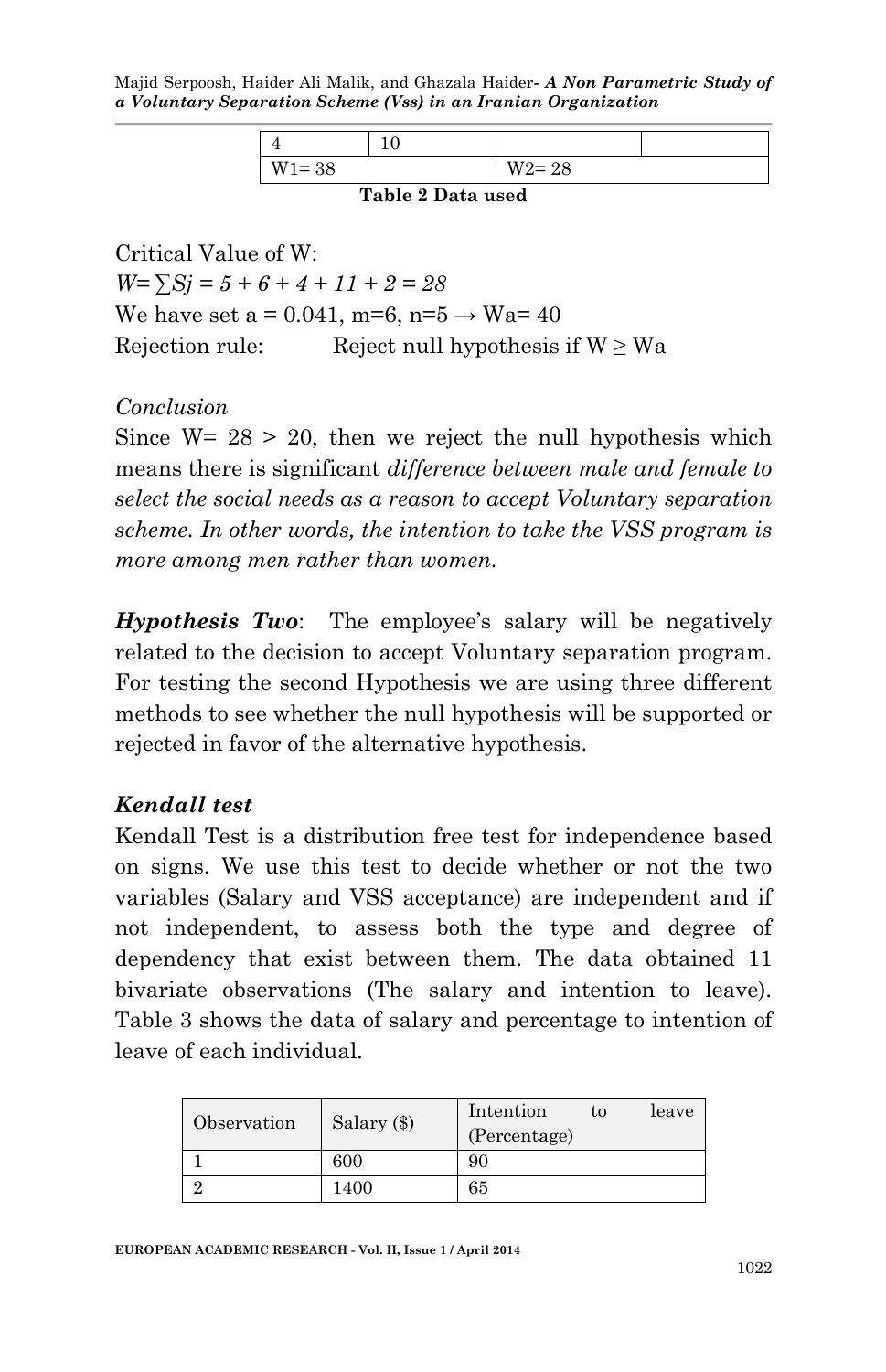| 3              | 830  | 75  |
|----------------|------|-----|
| $\overline{4}$ | 650  | 70  |
| 5              | 1600 | 80  |
| 6              | 1500 | 40  |
| 7              | 1450 | 100 |
| 8              | 840  | 75  |
| 9              | 1500 | 30  |
| 10             | 700  | 55  |
| 11             | 850  | 60  |

**Table 3 Data Used**

#### *Assumption:*

The 11 bivariate observations (Salary1, intention to leave1), …, (Salary11, intention to leave11), are a random sample from a continuous bivariate population. They are mutually independence and identically distributed according to some continuous bivariate population.

*Procedure:* 

In accordance with the second hypothesis, applying the on-sided lower-tail test, the hypothesis to be tested:

- *H0*: The employee's salary and the decision to accept Voluntary separation program are independent.
- H1: The employee's salary will be negatively related to the decision to accept Voluntary separation program

At the a-level of significance, reject H0 if  $K \leq$  -Ka, otherwise, do not reject. Table 4 below shows the computation of Kendall sample correlation statistic K:

| $\overline{\iota}$ |      | $\overline{2}$           | 3    | $\overline{4}$           | 5                        | 6                        | 7                        | 8    | 9 | 10 |
|--------------------|------|--------------------------|------|--------------------------|--------------------------|--------------------------|--------------------------|------|---|----|
| $\boldsymbol{J}$   |      |                          |      |                          |                          |                          |                          |      |   |    |
| $\overline{2}$     | $-1$ | $\overline{\phantom{a}}$ |      | $\overline{\phantom{a}}$ | $\overline{\phantom{a}}$ | $\overline{\phantom{a}}$ | $\overline{\phantom{0}}$ |      |   |    |
| $\mathfrak{3}$     | $-1$ | $-1$                     | -    | ٠                        | ٠                        | $\overline{\phantom{a}}$ | $\overline{\phantom{0}}$ | -    |   |    |
| $\overline{4}$     | $-1$ | $-1$                     | $+1$ | $\overline{\phantom{a}}$ | $\overline{\phantom{a}}$ | $\overline{\phantom{a}}$ | $\overline{\phantom{0}}$ |      |   |    |
| 5                  | $-1$ | $+1$                     | $+1$ | $+1$                     | $\overline{\phantom{a}}$ | $\overline{\phantom{a}}$ | $\overline{\phantom{0}}$ |      |   |    |
| 6                  | $-1$ | $-1$                     | $-1$ | $-1$                     | $+1$                     | $\overline{\phantom{a}}$ | $\overline{\phantom{0}}$ | -    | - |    |
| $\overline{7}$     | $-1$ | $+1$                     | $+1$ | $+1$                     | $-1$                     | $-1$                     | $\overline{\phantom{0}}$ | -    |   |    |
| 8                  | $+1$ | $-1$                     | 0    | $+1$                     | $+1$                     | $-1$                     | $+1$                     |      |   |    |
| 9                  | $-1$ | $-1$                     | $-1$ | $-1$                     | $+1$                     | $\theta$                 | $-1$                     | $-1$ |   |    |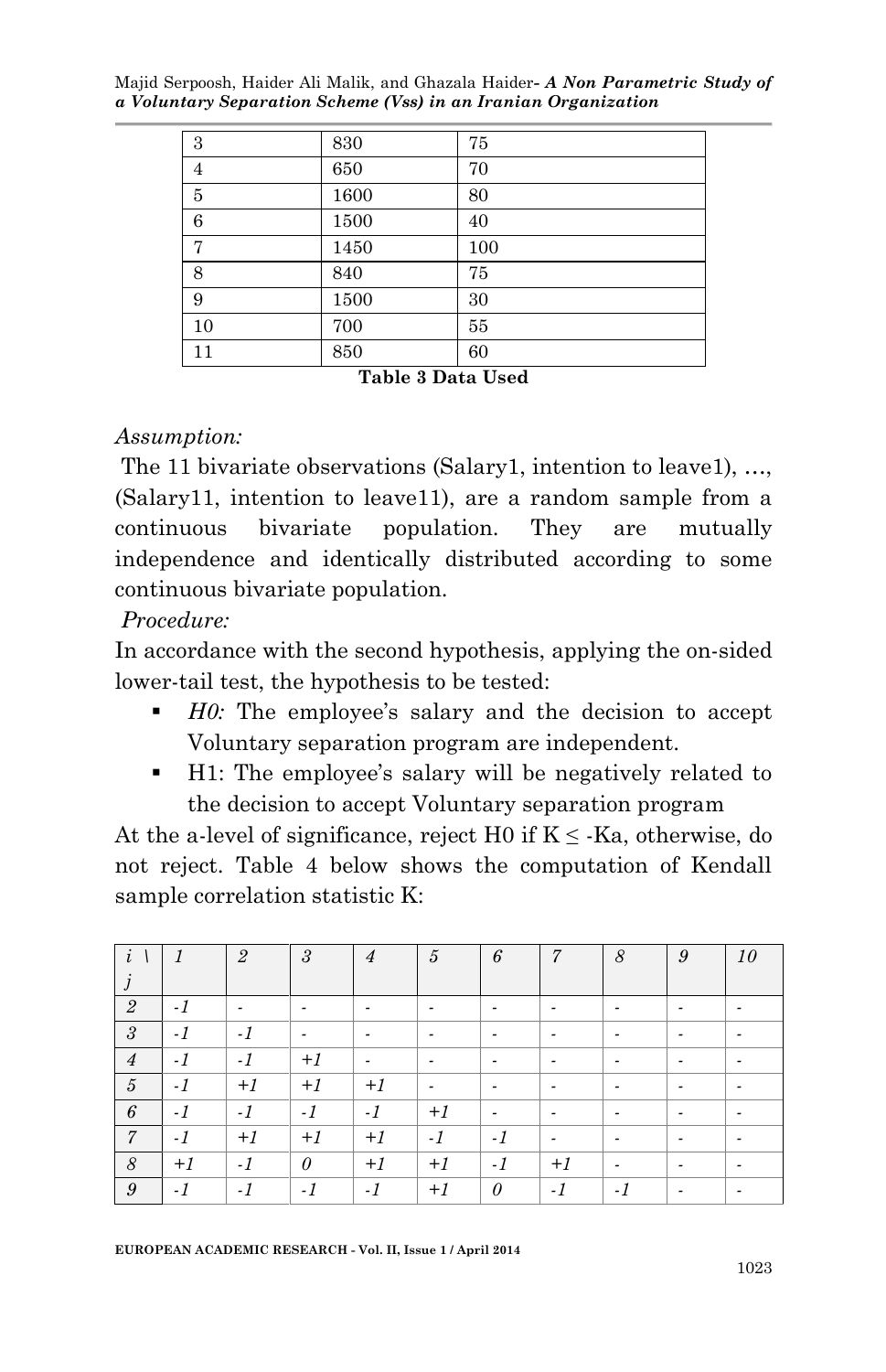|                                                  |  |  |  |  |  |  |  |  | $+1$ |
|--------------------------------------------------|--|--|--|--|--|--|--|--|------|
| $\sim$ $\sim$ $\sim$ $\sim$ $\sim$ $\sim$ $\sim$ |  |  |  |  |  |  |  |  |      |

#### **Table 4 Calculations**

*Summing the Positive and negative values in table 3 above: K=∑ Q= -9*

*From Table A30, with*  $n = 11$  at significant level  $a=0.043 \rightarrow$ *Ka=-23*

*Conclusion*

Reject the null hypothesis if k<-ka. In this test since  $K=9 \geq -1$  $Ka = -23$  then we *do not reject H0* at 0.043 level of significance. It means there is no significant evidence to show that the salary will be negatively related to the level of acceptance the VSS program. In other words the null hypothesis which was: the employee's salary and the decision to accept Voluntary separation program are independent will be supported.

#### *Spearman*

This test is a distribution free test for independence based on ranks (Spearman) with the same assumption in Kendall. *Procedure:*

In accordance with the second hypothesis, applying the one sided lower tail test, the hypothesis to be tested is:

- *H0:* The employee's salary and the decision to accept Voluntary separation program are independent.
- H1: The employee's salary and the decision to accept Voluntary separation program are negatively associated.

At the a level of significance, reject H0 if  $rs \leq -rs$ , otherwise do not reject. Using the data in appendix A, letting  $X =$  amount of salary and  $Y =$  Intention to leave the company (Take VSS) program). Table 5 in next page shows the computation of Spearman statistic rs:

|          | <b>TT'</b><br>$\Delta v$ | D.<br>$\mathfrak{m}$ | T    | $\sim$<br>IJί | $Di=Si+Ri$ | $Di^*Di$ |
|----------|--------------------------|----------------------|------|---------------|------------|----------|
|          | 600                      |                      | 0.90 |               | c<br>υ     |          |
| $\Omega$ | 400                      |                      | 0.65 | υ             | -4         |          |

**EUROPEAN ACADEMIC RESEARCH - Vol. II, Issue 1 / April 2014**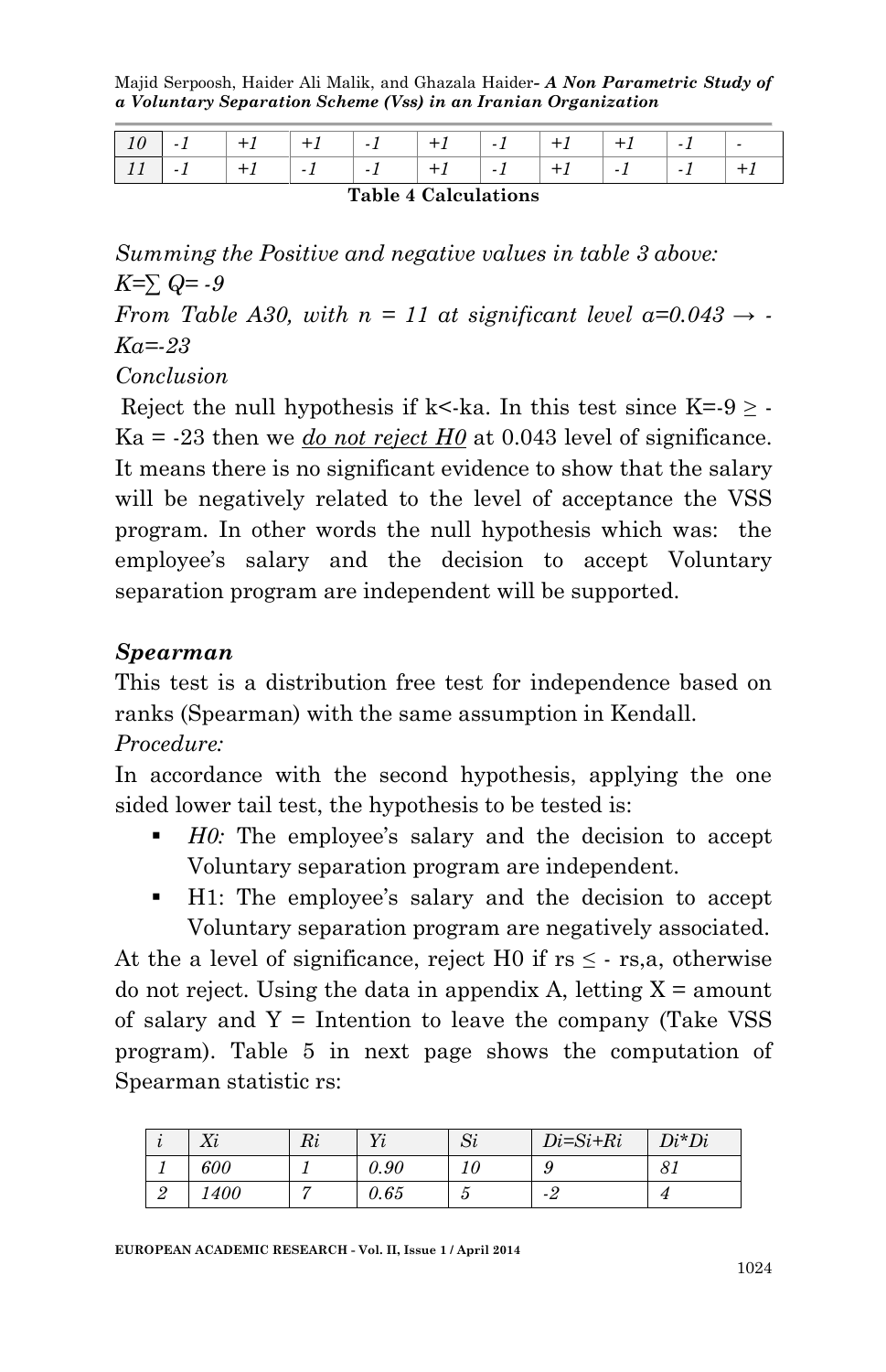| 3                    | 830  | $\overline{4}$ | 0.75  | 7.5            | 3.5            | 12.25 |
|----------------------|------|----------------|-------|----------------|----------------|-------|
| $\overline{4}$       | 650  | $\overline{2}$ | 0.70  | 6              | $\overline{4}$ | 16    |
| 5                    | 1600 | 11             | 0.80  | 9              | $-2$           | 4     |
| 6                    | 1500 | 9.5            | 0.40  | $\overline{2}$ | $-7.5$         | 56.25 |
| $\overline{7}$       | 1450 | 8              | 0.100 | 11             | 3              | 9     |
| 8                    | 840  | 5              | 0.75  | 7.5            | 2.5            | 6.25  |
| 9                    | 1500 | 9.5            | 0.30  |                | $-8.5$         | 72.25 |
| 10                   | 700  | 3              | 0.55  | 3              | $\theta$       | 0     |
| 11                   | 850  | 6              | 0.60  | 4              | $-2$           | 4     |
| $\Sigma(Di^*Di)=265$ |      |                |       |                |                |       |

#### **Table 5 calculations**

#### *Therefore:*

 $rs=1-(6\sum \frac{Di}{n}(n(n*n-1)))$ 

■ 
$$
rs=1-(6*265)/11(11*11-1) = -0.204
$$

*From Table A.31 with n=11, considering the significance level a = 0.05 we have –rs,a= -0,536.*

#### *Conclusion:*

Since rs is greater than –rs,a, *H0 do not rejected* at 0.05 level of significance. Therefore it can be concluded that there is no significant evidence to show that the salary and intention to leave are negatively associated. Thus the degree of dependency is not carried out.

## *Theil*

A distribution-free test for the slope of the regression line (Theil) was carried out to see the effect of salary on acceptance of VSS program.

Assumption:  $Y = \alpha + \beta X + e$ , i=1, 2, 3...11

*Procedure:*

In this case the slope parameter β represents the rate of the salary per unit change in intention to leave.

Applying the one side lower tail test, the hypothesis to be tested:

- $H0: \beta = 0$
- $H1 = \beta < 0$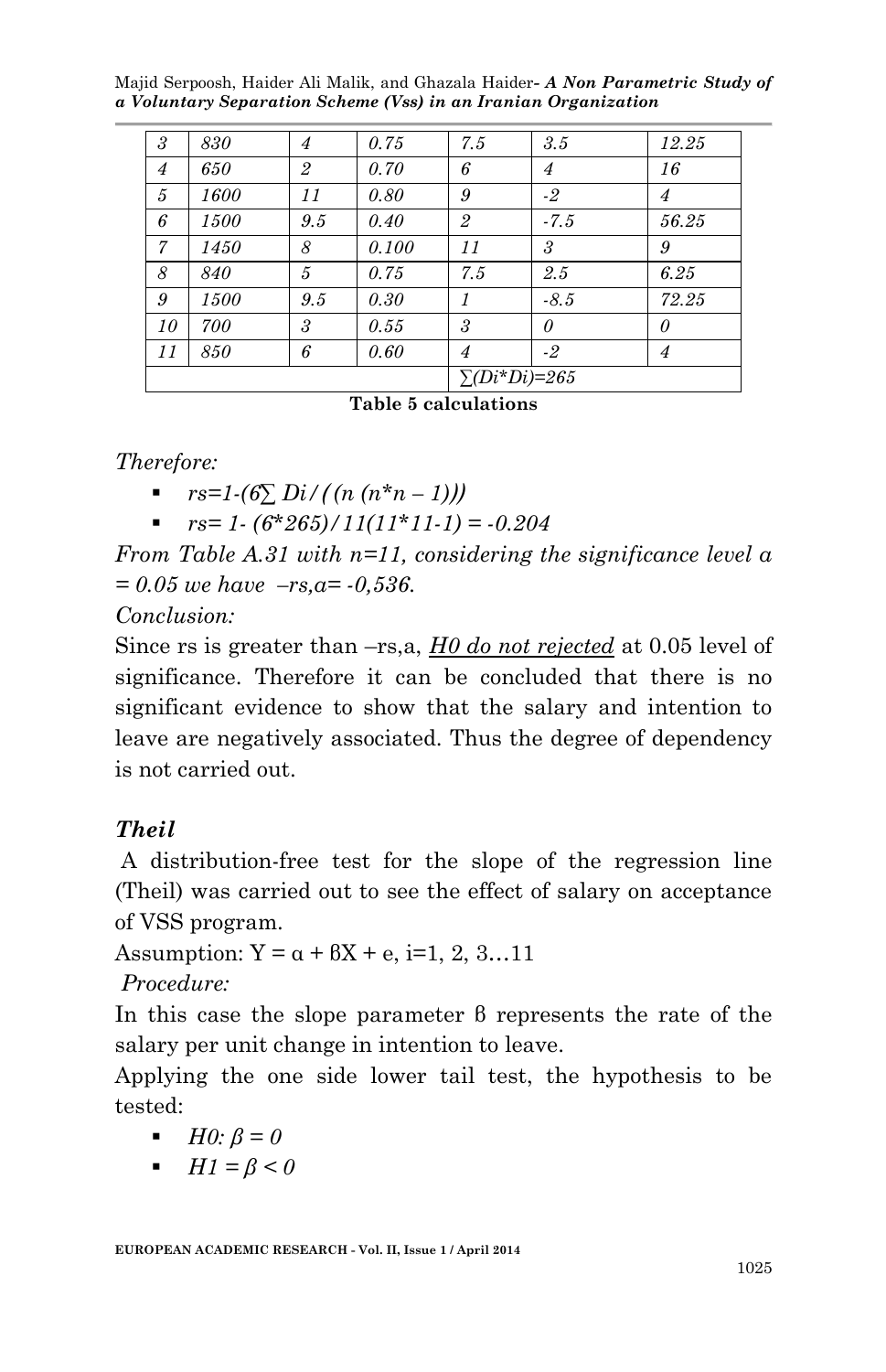| $\mathbf{L}$   | salary | <i>leave</i> ( <i>VSS</i><br>Intention<br>$\boldsymbol{t}$<br>Acceptance) |
|----------------|--------|---------------------------------------------------------------------------|
| $\mathcal{I}$  | 600    | 0.90                                                                      |
| $\overline{2}$ | 650    | 0.70                                                                      |
| 3              | 700    | 0.55                                                                      |
| $\overline{4}$ | 830    | 0.75                                                                      |
| 5              | 840    | 0.75                                                                      |
| 6              | 850    | 0.60                                                                      |
| 7              | 1400   | 0.65                                                                      |
| 8              | 1450   | 0.100                                                                     |
| 9              | 1500   | 0.30                                                                      |
| 10             | 1500   | 0.40                                                                      |
| 11             | 1600   | 0.80                                                                      |

**Table 6 Data Used**

*At the a level of significance reject H0 if*  $C \leq \alpha$ , *otherwise do not reject. Using the data in table5 above, table 7 next page shows the computation of Theil statistic C.*

| (i,j)   | $(Dj-Di)$     | $C(Dj-Di)$                | (i,j)   | $(Dj-Di)$      | $C(Dj-Di)$     |
|---------|---------------|---------------------------|---------|----------------|----------------|
| (1,2)   | $-20$         | $-1$                      | (4.7)   | $-10$          | $-1$           |
| (1,3)   | $-35\,$       | $-1$                      | (4.8)   | $\sqrt{25}$    | $\mathfrak{1}$ |
| (1,4)   | $-15$         | $-1$                      | (4.9)   | $-45$          | $-1$           |
| (1,5)   | $-15$         | $-1$                      | (4.10)  | $\textbf{-35}$ | $-1$           |
| (1, 6)  | $-30$         | $-1$                      | (4.11)  | 15             | $\mathfrak{1}$ |
| (1, 7)  | $-25$         | $-1$                      | (5.6)   | $-15$          | $-1$           |
| (1, 8)  | 10            | $\mathcal{I}$             | (5.7)   | $-10$          | $\cdot1$       |
| (1, 9)  | $\mbox{-} 60$ | $-1$                      | (5.8)   | $\sqrt{25}$    | $\mathfrak{1}$ |
| (1,10)  | $-50$         | $-1$                      | (5.9)   | $-45$          | $-1$           |
| (1, 11) | $-10$         | $-1$                      | (5.10)  | $-35$          | $-1$           |
| (2,3)   | $-15$         | $-1$                      | (5.11)  | 15             | $\mathfrak{1}$ |
| (2, 4)  | 5             | $\mathcal{I}$             | (6, 7)  | 5              | $\cal I$       |
| (2,5)   | $\sqrt{5}$    | $\boldsymbol{\mathit{1}}$ | (6, 8)  | 40             | $\cal{I}$      |
| (2, 6)  | $-10$         | $-1$                      | (6, 9)  | $-30$          | $-1$           |
| (2, 7)  | $-5$          | $-1$                      | (6,10)  | $-20$          | $-1$           |
| (2, 8)  | 30            | $\mathcal{I}$             | (6, 11) | 20             | $\mathfrak{1}$ |
| (2, 9)  | $-40$         | $-1$                      | (7, 8)  | 35             | $\mathcal{I}$  |
| (2,10)  | $-30$         | $-1$                      | (7, 9)  | $-35$          | $-1$           |
| (2,11)  | 10            | $\mathfrak{1}$            | (7,10)  | $-25$          | $-1$           |

**EUROPEAN ACADEMIC RESEARCH - Vol. II, Issue 1 / April 2014**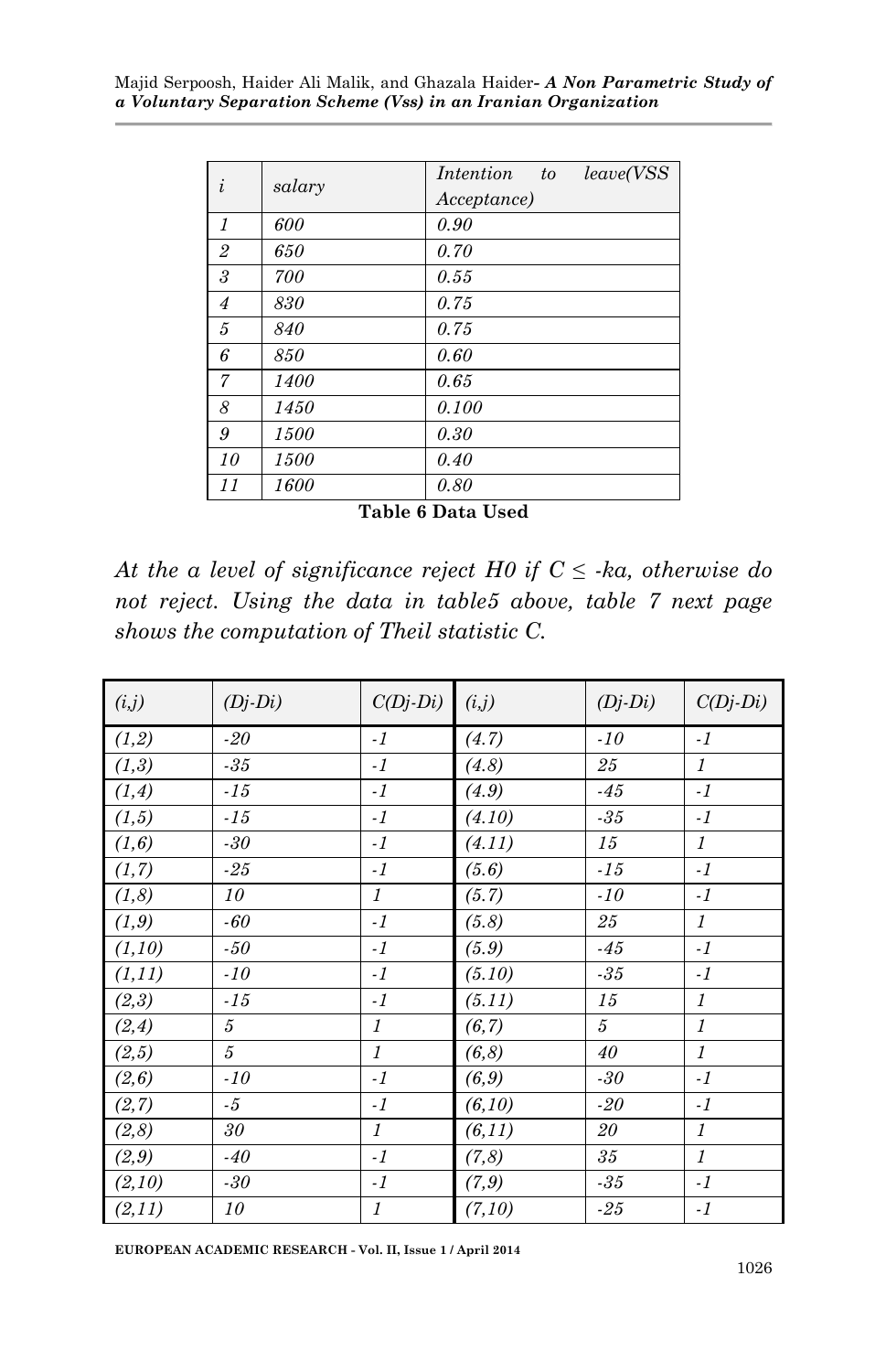| (3,4)  | 20       | 1        | (7,11)   | 15    | $\mathfrak{1}$ |
|--------|----------|----------|----------|-------|----------------|
| (3,5)  | 20       | 1        | (8, 9)   | $-70$ | $-1$           |
| (3,6)  | 5        | 1        | (8,10)   | $-60$ | $-1$           |
| (3,7)  | 10       | 1        | (8, 11)  | $-20$ | $-1$           |
| (3, 8) | 45       | 1        | (9,10)   | 10    | $\mathcal{I}$  |
| (3, 9) | $-25$    | $-1$     | (9,11)   | 50    | $\mathcal I$   |
| (3,10) | $-15$    | $-1$     | (10, 11) | 40    | 1              |
| (3,11) | 25       | 1        |          |       |                |
| (4,5)  | $\theta$ | $\theta$ | $C = -8$ |       |                |
| (4.6)  | $-15$    | $-1$     |          |       |                |

**Table 7 calculations**

From Table above the value of  $C = \sum C(Dj-Di) = 23-31= -8$ 

### *Conclusion*

From table A.30, with n=11, at a =  $0.043 \rightarrow$  -Ka = -23, since C is more than – Ka therefore we *do not reject the null hypothesis* at 0.043 level of significance. Thus we can conclude there is no significant evidence that the slope is negative.

## *Summary of Second Hypothesis*

*From the three test above, (1: Kendall, 2: Spearman, 3: Theil), it can be concluded that the second hypothesis is not supported. Therefore suggests that, there is no significant relationship between the salary and intention to leave the company (Acceptance of VSS)* 

## *Hypothesis 3: Runs Test*

We wish to investigate that the following occurrence of selected male and female samples were randomly selected.

F MM F M F MM

- *R=8*
- $n1=5$
- $n \cdot 2 = 6$

 $E(R) = \frac{2n1n2}{(n1+n2)} + 1 = \frac{2*5*5}{(11)} + 1 = 6.454$ *E(R) = 6.454 σ = √ [2n1n2 (2n1n2-n1-n2)]/ (n1+n2)\*(n1+n2) \* (n1+n2-1)*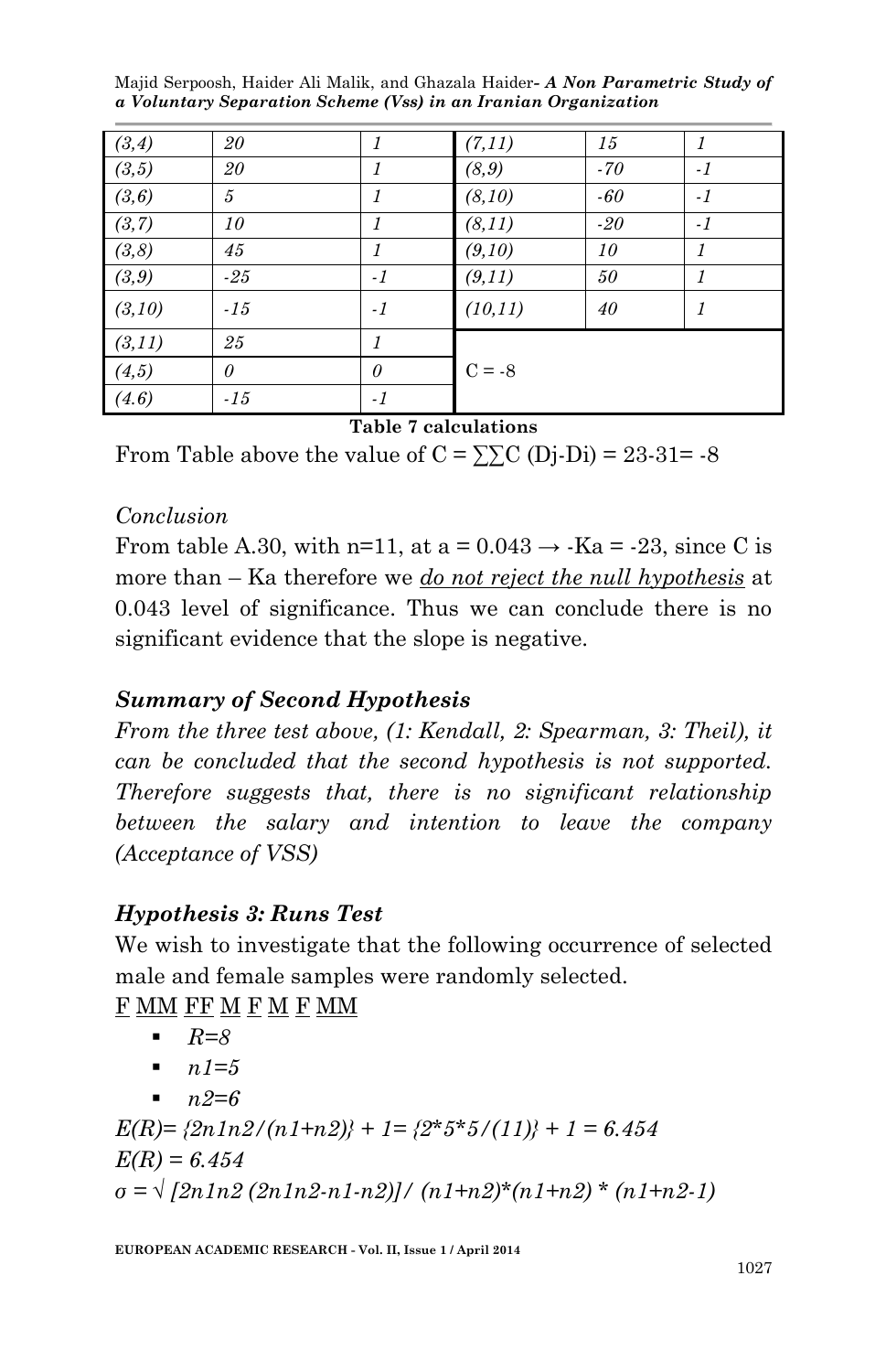$\sigma = \sqrt{2.43} = 1.56$ *Therefore we have:*  $Z = (R - E(R)) / Var(R) = (8.6.454) / 1.56 = 0.99$ From Z table for a = 0.05 we have  $Za/2 = 1.96$ , since  $Z < Za/2$ therefore we *do not reject* the null hypothesis. As a conclusion we can say that the data is randomly selected.

# **Conclusion and Implications**

There are several methods by which companies may reduce the likelihood that they will have to lay off employees. Several of these approaches need further explanation. According to what we have discussed in this paper, there are a number of strategies for companies to pursue in order to reduce their operating costs and gain competitive advantage. These include both short-range and long-range approaches. To do so, companies can reduce their workforces (there are many other options for companies in such situation but, however, the main issue of this assignment is about Voluntary Separation and Voluntary Retirement Schedules.) by pursuing different methods, either by force or voluntarily. As it's mentioned earlier, voluntary separation schedules is a popular alternative for companies to implement. However, there are varieties of factors in this regard. For instance, management should ask several questions regarding this decision like:

- Is it necessary to reduce the number of employees?
- Is there any other possible option to keep our employees?
- Will employees "Voluntarily" accept the offers and leave the job or there are some forcing factors behind it?
- How much cost should the company incur in order to lose the employees (how much money? Asset? Knowledge? Etc.)?
- Who should leave and who should stay?
- Who will leave and who may stay?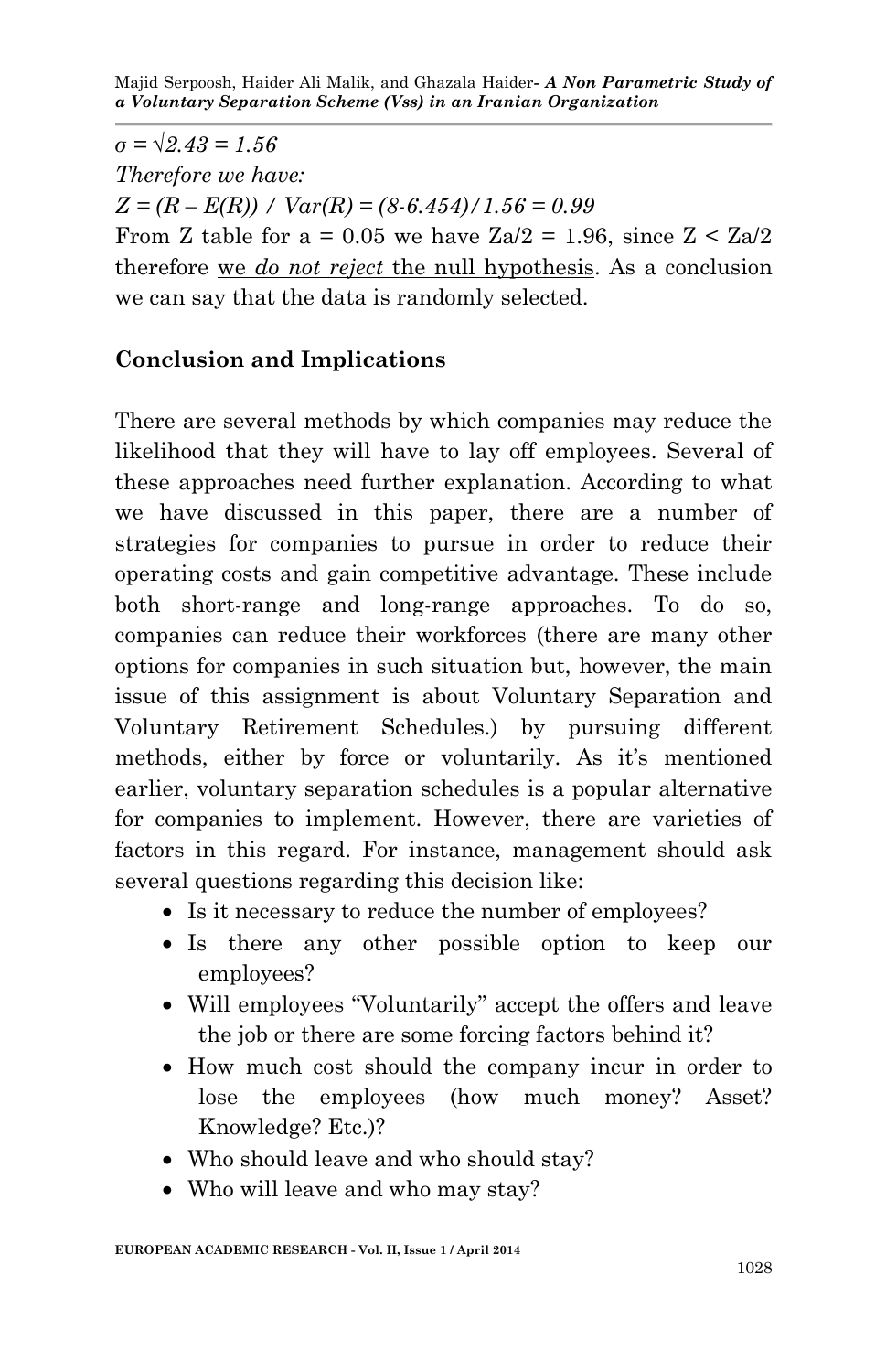- What if there is more (or less) number of employees who intend to leave?
- How can we ensure that the number of acceptors are the near to our estimation?
- Will the company be benefited after these employees leave the organization in short-term? What about in long-term?
- Will employees be satisfied if they accept the offer or not?

Asking such questions help managers understand the concept as well as helping them think deeper about the separation program. In other words, managers will become more ready to plan, organize, communicate, implement and control the process of employees' separation (or retention) if these questions are asked and answered well. However, generally speaking, it is suggested in most articles and researches that losing employees (either by forcing them to leave or inducing them by offering lucrative packages) may cause many long-term problems for management and organizations and therefore, this issue should be well defined, planned and analyzed before deciding to implement it.

There are so many factors affecting Voluntary Separation Schemes and Voluntary Retirement Schemes. Some studies focus on the planning or implementation process, some see the issue from the organizational managers (or organization) perspective and some others see it from employees' perspectives. Some articles also talk about the general issue and some others talk about the short-term and long-term consequences of implementing such programs. Concluding such topics needs very deep review of literature as well as enough theoretical and practical experience about it. This paper was just a simple gathering of basic information about the concepts of VSS and VRS. In addition, in order to understand the issues better, two cases were brought, summarized, and discussed. To sum up, it should be noted that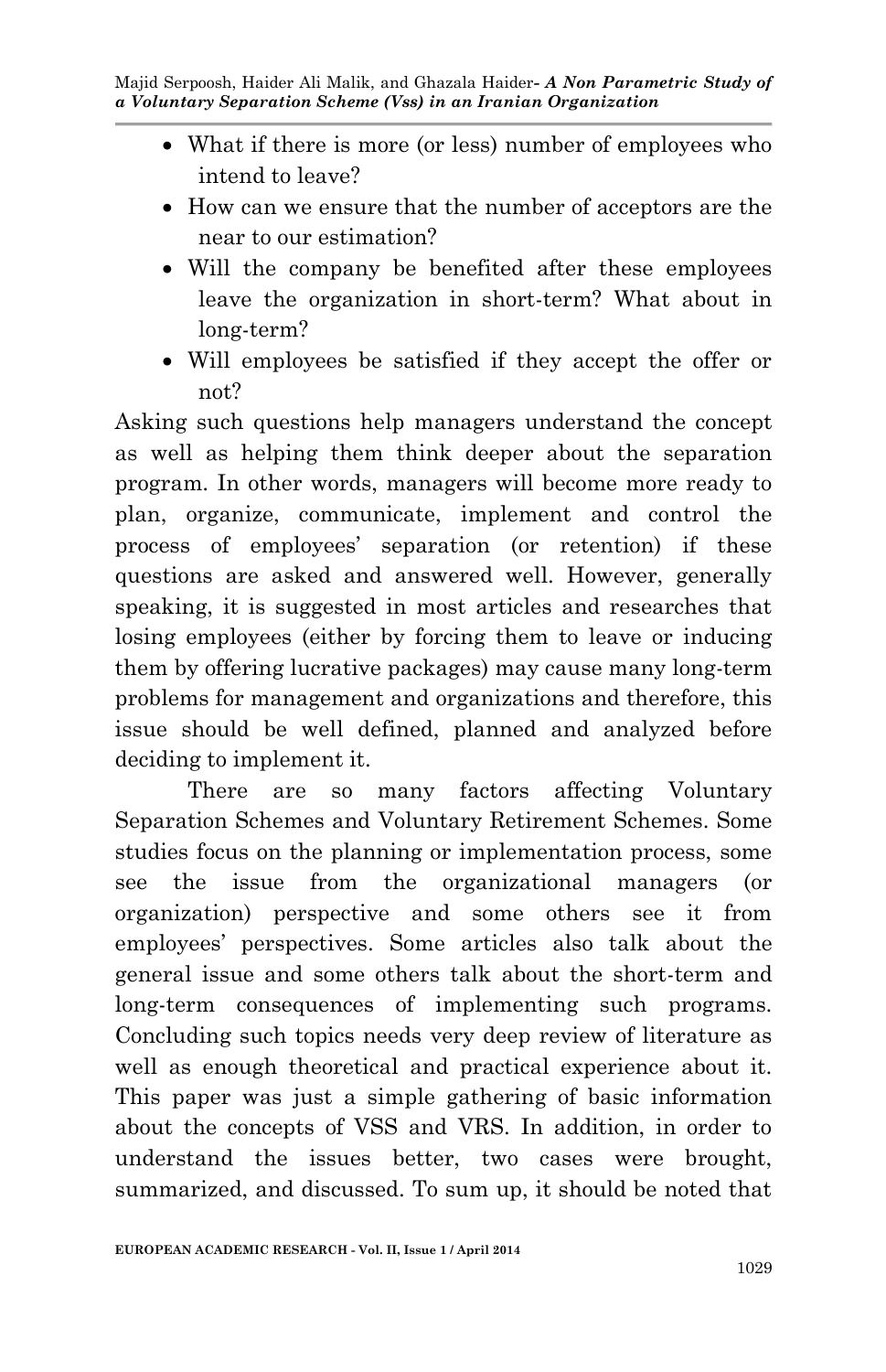there is still variety of rooms regarding VSS and VRS and researchers and practitioners can see these concepts from different perspectives and in new contexts.

### **BIBLIOGRAPHY:**

- Appelbaum, Patton, and Shapiro. 2003. "The early retirement incentive program: a downsizing strategy." *Journal of European Industrial Training* 22-35.
- Bashar, A. 2001. "The restructuring of HBL." Available at http://www.pakistaneconomist.com/page/issue25/fem2.ht ml
- Cangemi, J.P. and L. R. Miller. "Exit strategies." *Journal of Management Development* 23(10): 982-987.
- Cross, B. and A. Travaglione. 2004. "The times they are achanging: who will stay and who will go in a downsizing organization?" *Personnel Review* 33(3): 275-290.
- Dalon, S. and Belout, A. 1999. "Downsizing without downgrading: learning how firms manage their survivors." *International Journal of Manpower* 21(1): 34- 46.
- Hakola, T. and Uusitalo, R. 2005. "Not so voluntary retirement decisions? Evidence from a pension reform." *Journal of Public Economics* 89: 2121–2136.
- Hitt, Ireland, and Hoskisson. 2007. "Management of Strategies, Concepts and Cases." *Thomson* 5-35.
- Hollander, M., and Wolfe, D. 1999. *Nonparametric Statistical Methods.* New York: John Wiley & Sons, Inc.
- Jantan, M. and C. M. Krishnan. 2006. "Retrenchment Strategy in Human Resource Management: The Case of Voluntary Separation Scheme (VSS)." 1-24.
- Lee, K. and Schmidt, K. 2008. "Voluntary Retirement and Organizational Turnover Intentions: The Differential Associations with Work and Non-Work Commitment